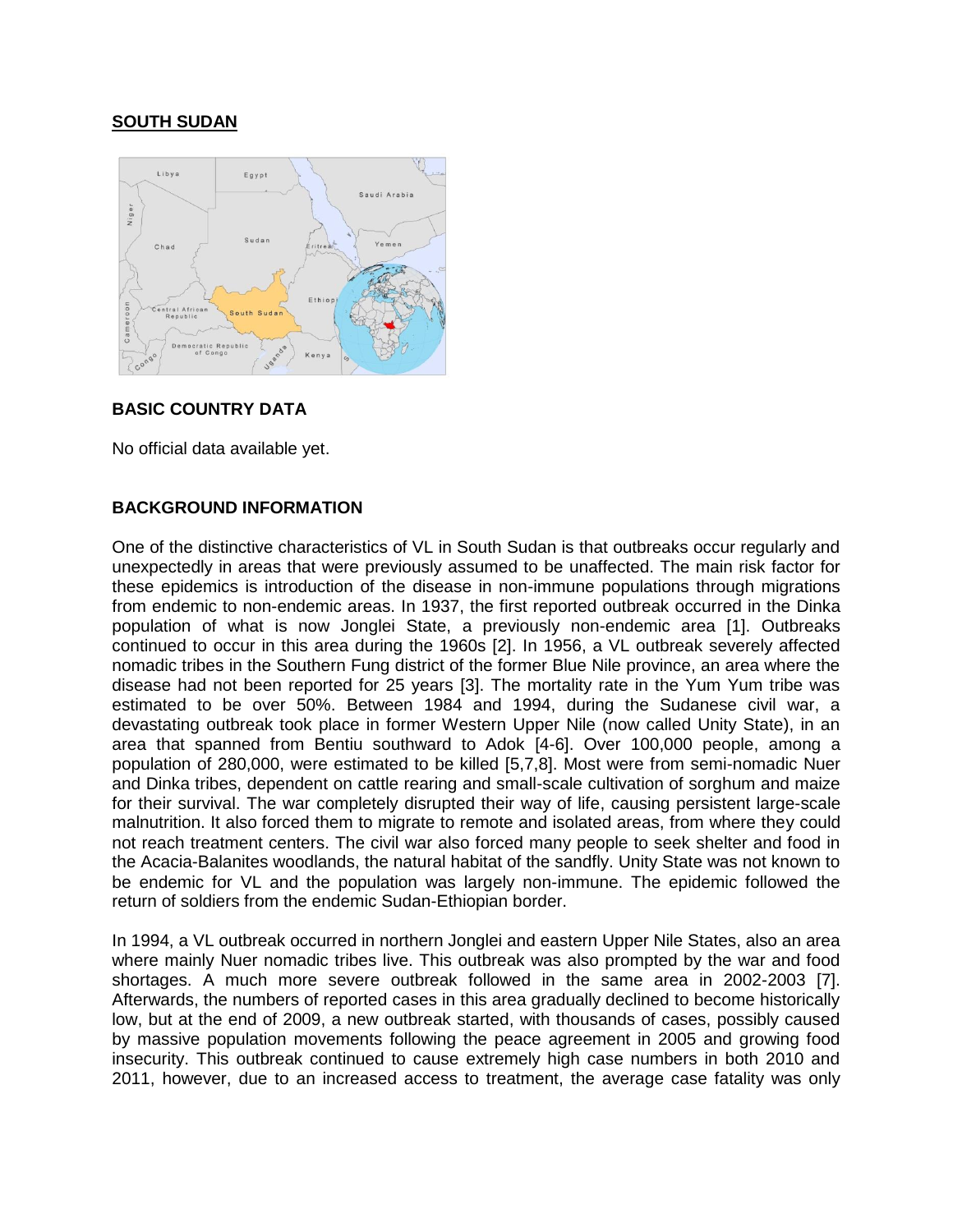3,8%, much lower than previously reported care fatality rates of 30% in South Sudanese outbreaks.

Ethnicity was identified as a risk factor for disease in several Sudanese epidemic sites [9-11]. Sudanese tribal people appear to be exceptionally susceptible for developing full blown VL. A genetic factor has been considered.

An estimated 10% of VL cases in Southern Sudan is coinfected with HIV.

## **PARASITOLOGICAL INFORMATION**

| Leishmania<br><b>species</b> | <b>Clinical form</b> | <b>Vector species</b> | <b>Reservoirs</b> |
|------------------------------|----------------------|-----------------------|-------------------|
| L. donovani                  | MCL<br>PKDL.         | . martini             | Human             |

#### **MAPS AND TRENDS**

#### **Visceral leishmaniasis**



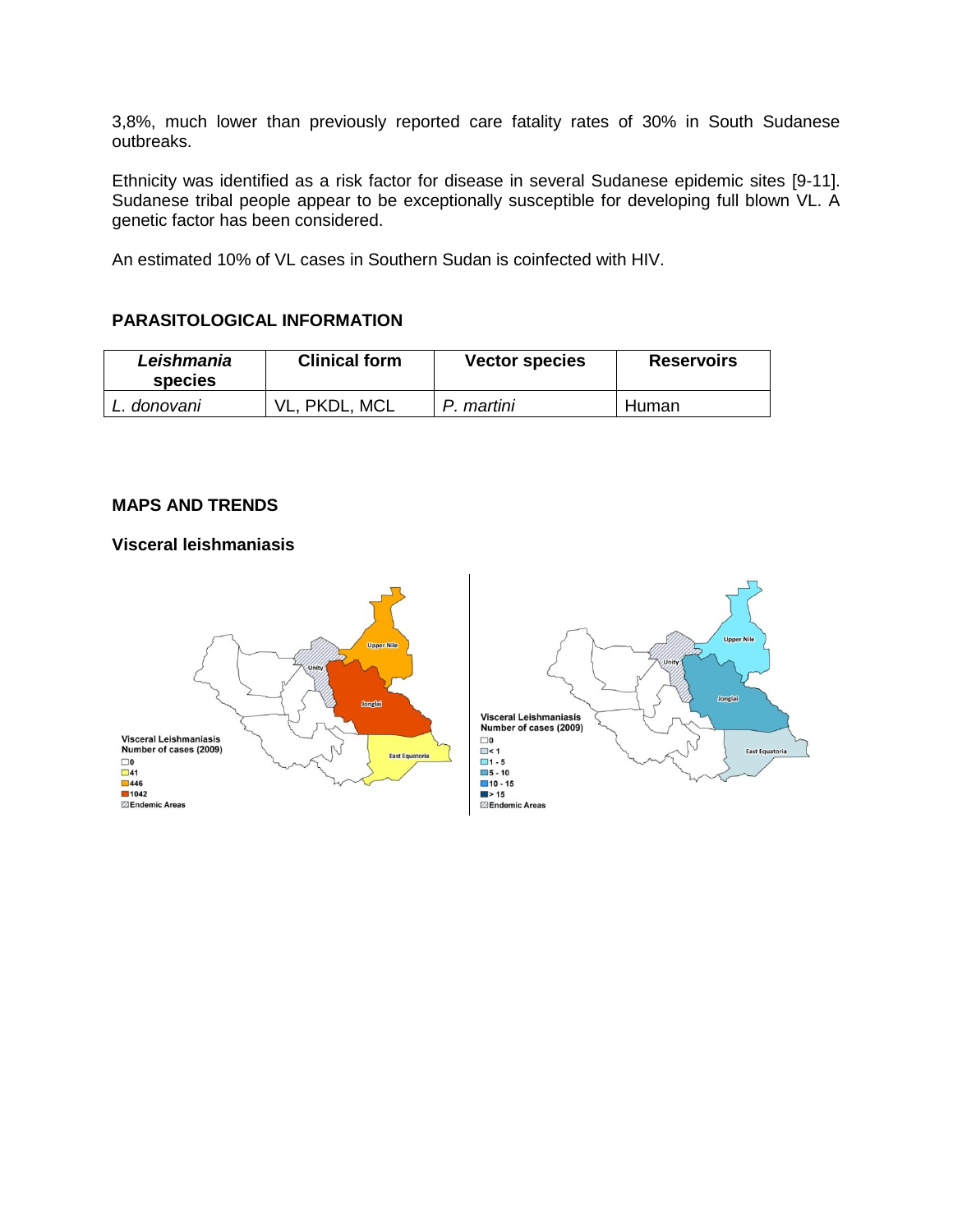

# **Visceral leishmaniasis trend**

### **CONTROL**

There is no national leishmaniasis control program and notification of cases is not mandatory. Leishmaniasis National Guidelines were developed in April 2011. There is no leishmaniasis vector control program and no bednet distribution program in South Sudan.

### **DIAGNOSIS, TREATMENT**

**Diagnosis** (Malakal teaching hospital) VL: confirmation is done by microscopic examination of lymph or spleen aspirate.

### **Treatment**

VL: antimonials, 20 mg Sb<sup>v</sup>/kg/day for 30 days.

In MSF's treatment programs, rK39 antigen-based rapid tests are used as first line diagnosis and a regimen of SSG and paromomycin (20 mg Sb<sup>v</sup>/kg/day and 15 mg PM/kg/day for 17 days)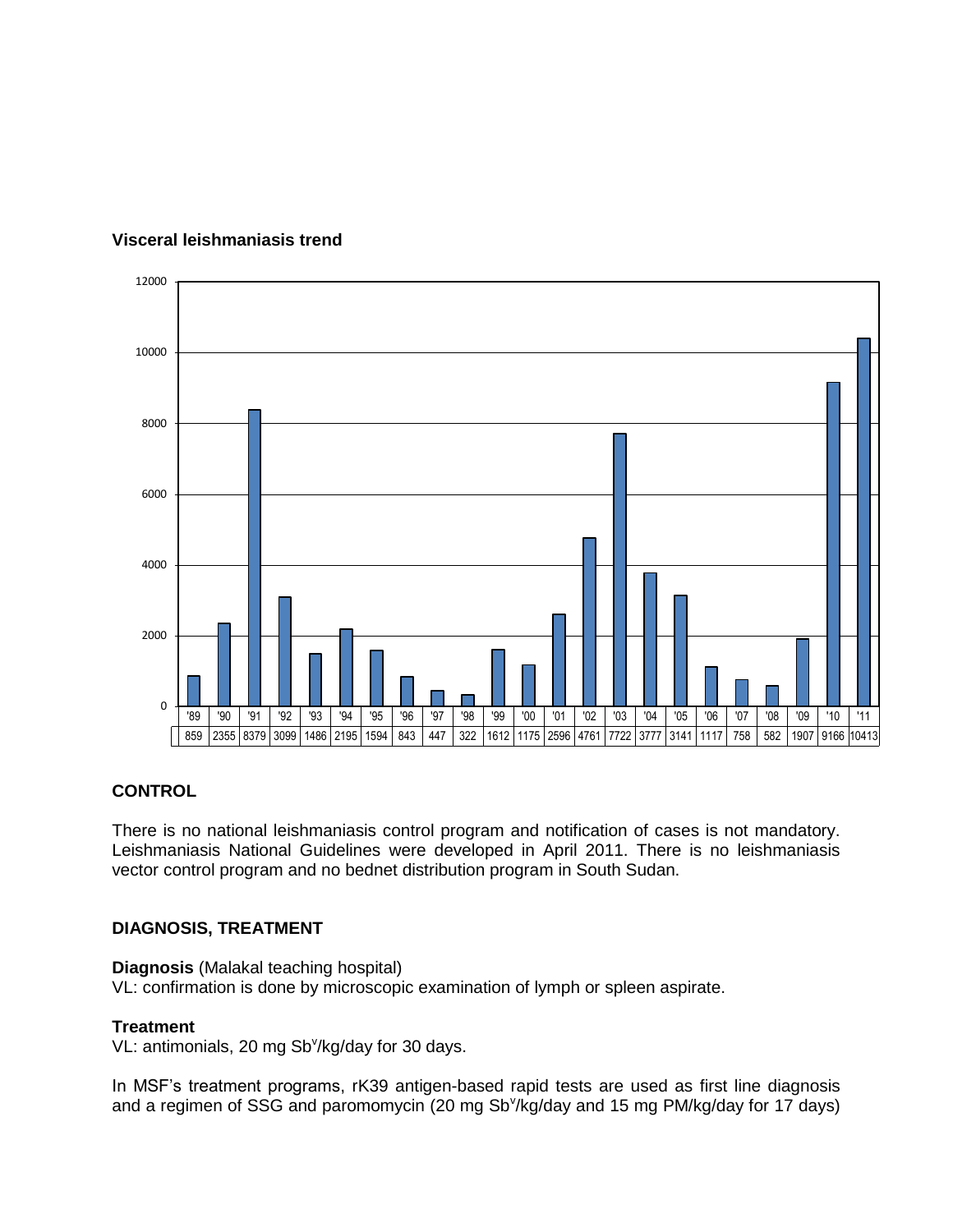as first line treatment. Second line treatment is with liposomal amphotericin B, 5 mg/kg for 6 days.

### **ACCESS TO CARE**

The only MoH facility providing VL care (formally free of charge) is the Malakal Teaching Hospital. MSF was until 2008 the only NGO providing treatment for VL on a significant scale in South Sudan; since then other NGO's have joined in the effort. WHO and the Malaria Consortium are donating drugs (MSF provide their own drugs for treatment programs), and WHO is as supporting with funding, coordination and capacity building. Access to care has significantly improved because of this, however, still many locations with suspected patients cannot be reached because of logistic difficulties and security concerns, and where is a great lack of access to treatment. Patients are extremely poor and live mostly in very remote areas with no health facilities and no transport and thus often seek treatment only in a very late stage of the disease. There is a widespread lack of awareness of the serious nature of VL among people. About 2% of people use the private sector (illegal drug markets) for treatment, even though prices are prohibitive.

## **ACCESS TO DRUGS**

Sodium stibogluconate, miltefosine 10 and 50 mg tablets and paromomycin are included in the National Essential Drug List for South Sudan. Liposomal amphotericin B is not included, but there is permission to import and use it in South Sudan. Generic sodium stibogluconate is available in unregulated drug markets. One (30 ml) vial of generic SSG (Albert David) is sold for the price of a bull.

The sale of sodium stibogluconate in unregulated markets is of great concern. Resistance to antimonials is still rare in South Sudan, but this practice will promote misuse and the possible development of resistant strains.

### **SOURCES OF INFORMATION**

- Dr Godwin 'O. Orkeh, Emergencies & Communicable Diseases, WHO Southern Sudan Office. *Consultative Meeting on The Control of Leishmaniasis in the African Region. WHO/AFRO Addis Ababa, 23-25 Feb 2010*
- Dr Koert Ritmeijer, MSF Holland

1. Stephenson R (1940). An epidemic of kala-azar in the Upper Nile province of the Anglo-Egyptian Sudan. Ann Trop Med Parasitol 34:175-179.

2. Hoogstraal H, Heyneman D (1969). Leishmaniasis in the Sudan. Am J Trop Med Hyg (18):1091-1210.